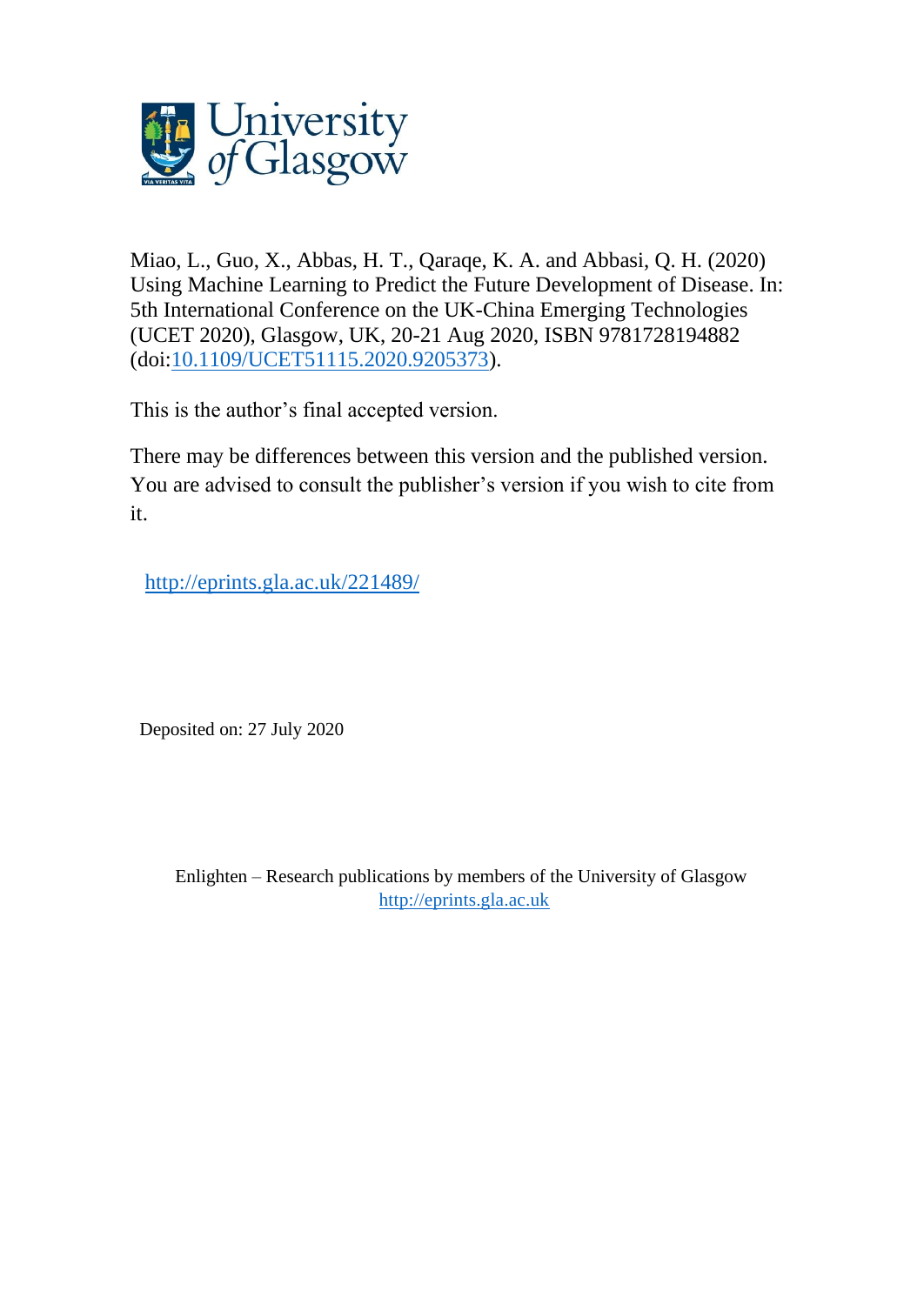# Using Machine Learning to Predict the Future Development of Disease

Lanxin Miao<sup>∗§</sup>, Xuezhou Guo<sup>†§</sup>, Hasan T Abbas<sup>§</sup>, Khalid A Qaraqe<sup>‡</sup>, and Qammer H Abbasi<sup>§</sup>

<sup>∗</sup>Communication Engineering, Glasgow College UESTC, Chengdu, China

†Electrical Engineering, Glasgow College UESTC, Chengdu, China

‡Department of Electrical & Computer Engineering, Texas A&M University at Qatar, Doha, Qatar 23874

§ James Watt School of Engineering, University of Glasgow, Glasgow, Scotland G12 8QQ

Email: Qammer.Abbasi@glasgow.ac.uk

*Abstract*—The objective of this research is to develop a longterm risk model for the development of cardiovascular disease (CVD) because of type-2 diabetes (T2D). We use the support vector machine (SVM) and the K-nearest neighbours algorithms on the dataset collected from a longitudinal study called Framingham Heart Study, to develop the prediction models. The dataset was first balanced by the Synthetic Minority Oversampling Technique algorithm. The SVM algorithm was then used to train the model, and after tuning the parameters and training for 1000 times, the average accuracy to correctly predict the prevalence of CVD due to T2D came out as 96.5% and the average recall rate was 89.8%. Similarly, we also applied the KNN algorithm to train the dataset, and the recall rate even reaches 92.9%. The advantages of our model are: 1) it can predict with high accuracy both the risk of development of T2D and CVD simultaneously; 2) it can be used without the expensive and tedious oral glucose tolerance test. The model yielded high-performance results after training on the Framingham Heart Study dataset.

*Index Terms*—Disease prediction, diabetes, cardiovascular disease, SMOTE, SVM, Distance Correlation, Relief.

#### I. INTRODUCTION

With the improvement of people's living standards and a lax attitude towards maintaining a balanced diet as well as regular exercise, the incidence of type-2 diabetes (T2D) increased significantly all over the world from the end of the 20th century to the beginning of the 21st century. According to the San Antonio Heart Study that took place between 1987 and 1996, and in which more than 5,000 patients were enrolled, the incidence of T2D almost doubled between 7 and 8 years in both Mexican Americans and non-Hispanic people of white ethnicity [1]. Similarly, in China, the national survey in 2013 demonstrated that the prevalence of T2D was 10% [2]. Moreover, there has also been an increasing trend in the incidence of cardiovascular disease (CVD) worldwide in recent years since CVD is closely related to T2D. A piece of robust evidence that T2D was markedly associated with increased all-cause mortality and increased CVD mortality was demonstrated in [3]. Besides, a homeostasis model assessment of insulin resistance indicates a great relation in the incidence of CVD with T2D [4]. According to the annual report of the International Diabetes Federation (IDF), 12% of the global health expenditure is spent on diabetes and its complications. To reduce this huge cost, accurate disease prediction is necessary and an effective prognostic scheme must be devised which allows potential patients to have earlier treatments before progressing to more severe diseases.

Although there are many kinds of research related to the prediction of T2D, little has been done quantitatively to study the effects of T2D and CVD together. There are numerous motivation factors to carry out this research. First, disease prevention is a noble cause; better prediction models help high-risk patients to have prevention treatments in time and therefore, not only improve the quality of life but save the nation from the burden of the associated treatment costs. Secondly, the development of disease risk prediction models is rarely validated through datasets that are collected separately from the ones upon which the models were trained. In this study, we use two datasets collected in separate, independent studies. The data from the Framingham Heart Study (FHS) is used to train and test the model.

Nowadays, there is an increasing trend in the incidence of T2D [1]. Many medical organisations have been working hard to find an approach to predict T2D accurately. Several empirical indicators have been proposed to measure the risk of developing T2D, which is also called prediabetes. For example, the Homeostatic Model Assessment of Insulin Resistance (HOMA-IR) is an index to quantify insulin resistance [4]. Matsuda index [5] is a measurement of insulin sensitivity. Traditionally, the standard model to predict T2D is through the use of the oral glucose tolerance test (OGTT), which is a blood test in which glucose is given and blood samples were taken multiple times in two hours to determine how quickly it is cleared from the blood. However, the OGTT is time-consuming and expensive. To replace this inconvenient procedure, many new models have been tested in clinical trials, including a modified insulin secretion index and a clinical model developed from the SAHS. Besides, some other traditional methods to predict T2D were proposed in [6]–[10]. Moreover, researches related to the correlation between T2D and CVD can be found in [3], [11], [4]. When it comes to utilising machine learning methods to predict diabetes or other diseases, different models have been proposed in recent years. The paper [12] used four separate machine learning algorithms to predict Diabetic Mellitus among the adult population, and the decision tree was found to provide higher accuracy. In [13], different decision tree classifiers are applied and evaluated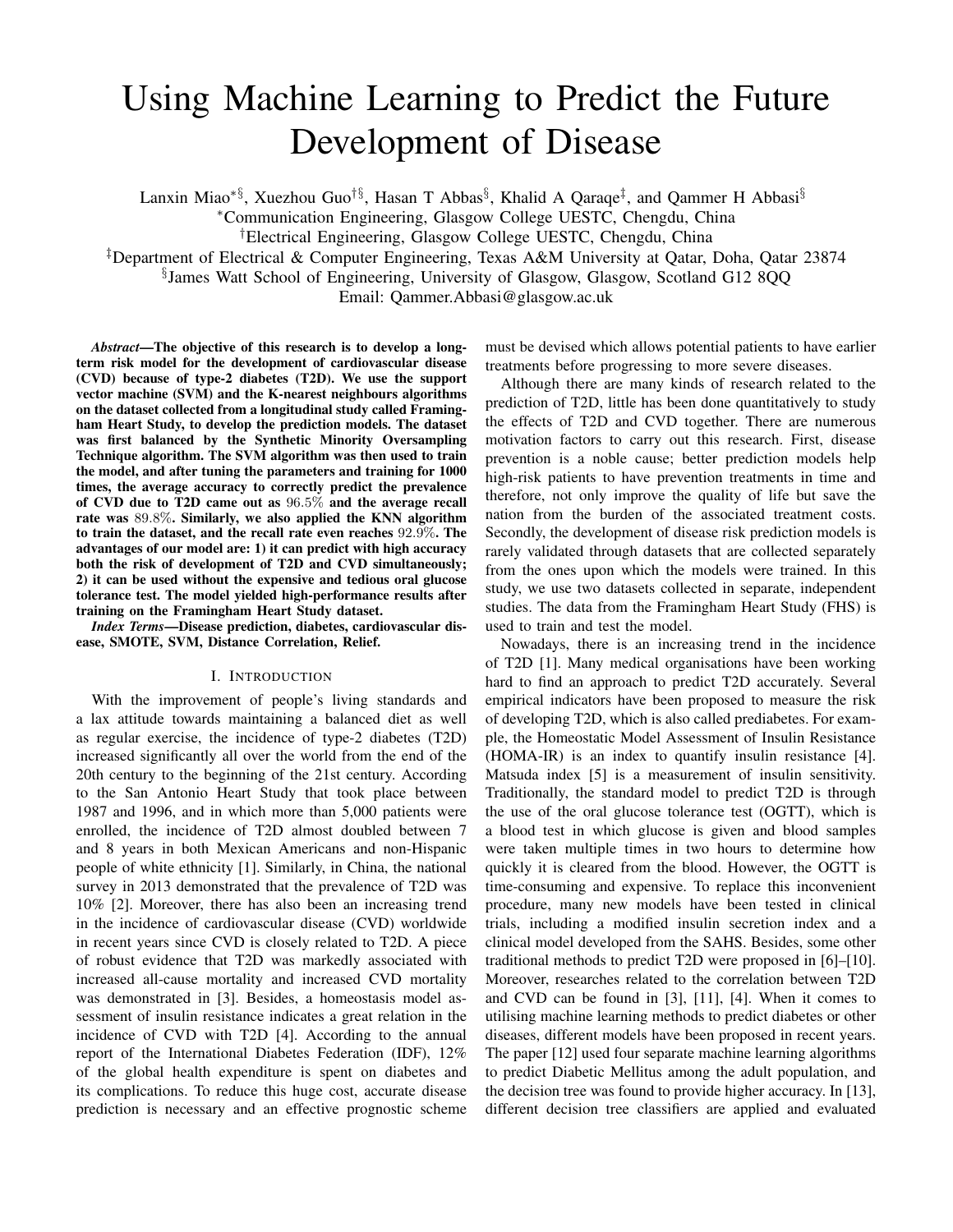based on their true positive rate and precision. In [14], ten features were selected from the SAHS dataset upon which SVM was to predict the future development of T2D. Although the studies produce good results in terms of prediction of future T2D, they only employ a single dataset and therefore, the results cannot be generalised for all demographics and geographical settings. Also, some serious complications such as the CVD are not discussed. In this paper, we study the effect of T2D on the development of CVD through machine learning.

### II. METHODOLOGY

Here we briefly introduce the approaches used to develop the prediction models, including data processing, feature selection, model training, and evaluation. Initially, we examined the publicly available datasets from four large institutions, including FHS, Hospital Frankfurt Diabetes Centre, and National Institute of Diabetes and Digestive and Kidney Diseases. Among them, only the FHS dataset includes cardiovascular records. Therefore, we collected the FHS dataset as a training and testing set. The FHS dataset had a total of 8,391 subjects (including 2,133 men and 6,258 women) aged 40–90 years [15].

# *A. Data Pre-processing and Feature Selection*

All the null and error values in the dataset were first deleted. To simplify the model construction and training procedure, the classification was converted into a binary scheme by assigning a positive label to the samples with both diabetes and cardiovascular disease, and negative label to other samples. Moreover, we normalised all the features to have values between 0 and 1.

The FHS dataset was highly imbalanced with the negative class being 37:3,801. As it is well known that such a high-class imbalance leads to biased results, we applied over-sampling and down-sampling techniques to balance the two classes. For over-sampling, we used the SMOTE algorithm. For downsampling, we randomly removed samples of the majority class. After sampling the dataset, the class ratio became 200:799 in the FHS dataset.

Since the tedious OGTT is time-consuming and expensive, we selected the body mass index (BMI), age, and the fasting plasma glucose (FPG) as input features to train the SVM and KNN models.

# *B. Model Training*

To develop the risk models, we used the SVM and KNN classification algorithms separately on the FHS dataset. In terms of KNN, it is one of the simplest models to build a classifier, an object is classified by the labels of K nearest neighbours [16]. These K neighbours can do a simple majority vote and decide the category of new data. The model based on KNN is determined by three basic elements: distance measurement, K value selection, and classification decision rules.

The SVM algorithm constructs a hyperplane or set of hyperplanes in a high dimensional space for classification [17], [18]. The nearest samples to the hyper-plane are the support vectors, which influence the position and orientation of hyperplane. The distance between a hyper-plane and the support vectors is known as the functional margin. Intuitively, a good classification is achieved with the aid of a larger functional margin, which decreased generalisation error. generalisation error.

With the adoption of the SVM and KNN algorithm, we used the FHS dataset to train and test the model. For each of the 1,000 training iterations, the dataset was shuffled and divided into training and testing set at a ratio of 4:1. In the training process, we adjusted three major parameters for SVM; kernel function, C(penalty), and  $\Gamma$ . By using the grid-search method, the best parameter combination was selected. For the KNN model, we set parameters including n-neighbours, weights, and the metric. By evaluating the results of the trained model based on different parameters, the best parameters were found.

# *C. Evaluation*

After obtaining the developed prediction model, we evaluated it from 2 aspects. Specifically, the developed model predicts whether a person will develop CVD due to T2D according to the features. The criterion for evaluation included accuracy and recall rate (sensitivity). In most disease prediction problems, the recall rate (sensitivity) is the more reliable criterion instead of accuracy, due to the unavoidable imbalanced dataset. Recall rate refers to the true positive rate  $(TPR = TP/(TP + FN))$ , where TP and FN are the true positives and false negatives respectively.

# III. RESULTS AND DISCUSSION

To train and test the model, we chose BMI, age, and FPG as the input features. Results of the KNN and SVM model are shown separately. When training the KNN model for 1,000 times in the FHS dataset, the corresponding accuracy, and recall rate are shown in Table I. The accuracy is at 96.9% and the recall rate reaches 92.9%. The selected parameters combination for the KNN is: {'n':5,'weights':'uniform','algorithm': 'auto', 'metric':'minkowski','leaf-size': 30,  $\langle p' : 2 \rangle$ . The confusion matrix of the KNN model is shown in Fig. 1. Because some data were synthesised during the oversampling procedure, the confidence level in the sampled datasets decreased, however, the overall performance remained high.

TABLE I AVERAGE ACCURACY AND RECALL RATE OBTAINED FROM THE KNN MODEL OVER 1,000 ITERATIONS.

|             | Result $(\%)$ |
|-------------|---------------|
| Accuracy    | 96.929056     |
| Recall rate | 92.868728     |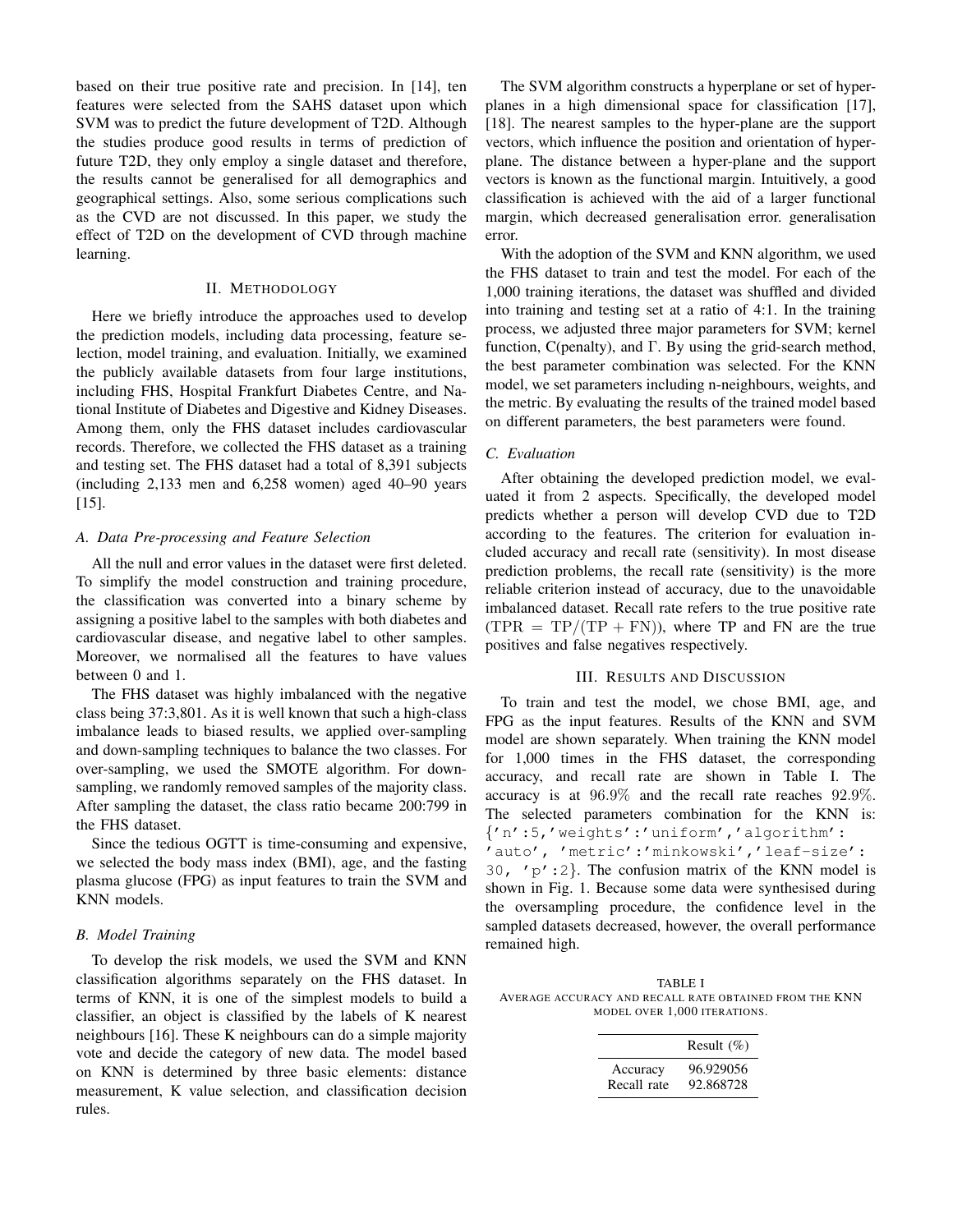

Fig. 1. The confusion matrix for the trained KNN model.

When training the SVM model for 1,000 times in the FHS dataset using the grid-search, the best parameters, the corresponding accuracy, and recall rate are shown in Table II. The selected best parameters set is: {'C':100, 'gamma':20, 'kernel':'rbf'}. The model performed well with the average accuracy at 96.5%, and the sensitivity reaching 89.8%, as shown in Fig. 2. The performance in terms accuracy is less satisfactory than that of the KNN model, but the results are also persuasive in this disease prediction problem.

TABLE II AVERAGE ACCURACY AND RECALL RATE OBTAINED FROM THE SVM MODEL OVER 1,000 ITERATIONS.

|             | Result $(\%)$ |
|-------------|---------------|
| Accuracy    | 96.535513     |
| Recall rate | 89.843519     |

### IV. CONCLUSIONS

In this paper, we used machine learning to develop a future cardiovascular disease (CVD) risk prediction model due to type-2 diabetes (T2D). The support vector machine (SVM) and K nearest neighbours (KNN) supervised learning algorithms were used to develop the model for which the Framingham dataset was utilised for training and testing. A remarkable aspect of this study is that it only requires anthropometric measurements and standard blood test recordings but still yield excellent results. Despite the huge imbalance of both the datasets, our model had an average accuracy calculated over 1,000 iterations equal to 96.5% and a recall rate of 89.8% in the FHS dataset based on SVM method, and more importantly, the recall rate reaches 92.9% when training KNN in the FHS dataset. In comparison with other risk prediction models, our model does not require the costly oral glucose tolerance test. Furthermore, it can simultaneously predict both the future developments of CVD and T2D.



Fig. 2. The confusion matrix for the SVM model.

For the future work, we recommend a multi-class classification performed on the dataset and evaluating the developed models on contemporary datasets.

# ACKNOWLEDGEMENT

This publication was made possible by NPRP grant number NPRP 10-1231-160071 from the Qatar National Research Fund (a member of Qatar Foundation). The statements made herein are solely the responsibility of the authors.

#### **REFERENCES**

- [1] J. P. Burke, K. Williams, S. P. Gaskill, H. P. Hazuda, S. M. Haffner, and M. P. Stern, "Rapid rise in the incidence of type 2 diabetes from 1987 to 1996: results from the San Antonio Heart Study," *Archives of Internal Medicine*, vol. 159, no. 13, pp. 1450–1456, 1999.
- [2] C. D. Society, "Guidelines for the prevention and treatment of type 2 diabetes in China (2017 edition)," *Chin J Diabetes*, vol. 10, no. 1, pp. 4– 67, 2018.
- [3] M. Wei, S. P. Gaskill, S. M. Haffner, and M. P. Stern, "Effects of diabetes and level of glycemia on all-cause and cardiovascular mortality: the San Antonio Heart Study," *Diabetes care*, vol. 21, no. 7, pp. 1167–1172, 1998.
- [4] A. J. Hanley, K. Williams, M. P. Stern, and S. M. Haffner, "Homeostasis model assessment of insulin resistance in relation to the incidence of cardiovascular disease: the San Antonio Heart Study," *Diabetes care*, vol. 25, no. 7, pp. 1177–1184, 2002.
- [5] M. Matsuda and R. A. DeFronzo, "Insulin sensitivity indices obtained from oral glucose tolerance testing: comparison with the euglycemic insulin clamp," *Diabetes Care*, vol. 22, pp. 1462–1470, Sep 1999.
- [6] C. Lorenzo, K. Williams, and S. Haffner, "Insulin secretion based on the late oral glucose tolerance test period and incident diabetes: the San Antonio Heart Study," *Diabetic Medicine*, vol. 29, no. 8, pp. e151–e158, 2012.
- [7] M. P. Stern, K. Williams, and S. M. Haffner, "Identification of persons at high risk for type 2 diabetes mellitus: do we need the oral glucose tolerance test?," *Annals of internal medicine*, vol. 136, no. 8, pp. 575– 581, 2002.
- [8] M. A. Abdul-Ghani, T. Abdul-Ghani, M. P. Stern, J. Karavic, T. Tuomi, I. Bo, R. A. DeFronzo, and L. Groop, "Two-step approach for the prediction of future type 2 diabetes risk," *Diabetes Care*, vol. 34, no. 9, pp. 2108–2112, 2011.
- [9] M. A. Abdul-Ghani, K. Williams, R. A. DeFronzo, and M. Stern, "What is the best predictor of future type 2 diabetes?," *Diabetes care*, vol. 30, no. 6, pp. 1544–1548, 2007.